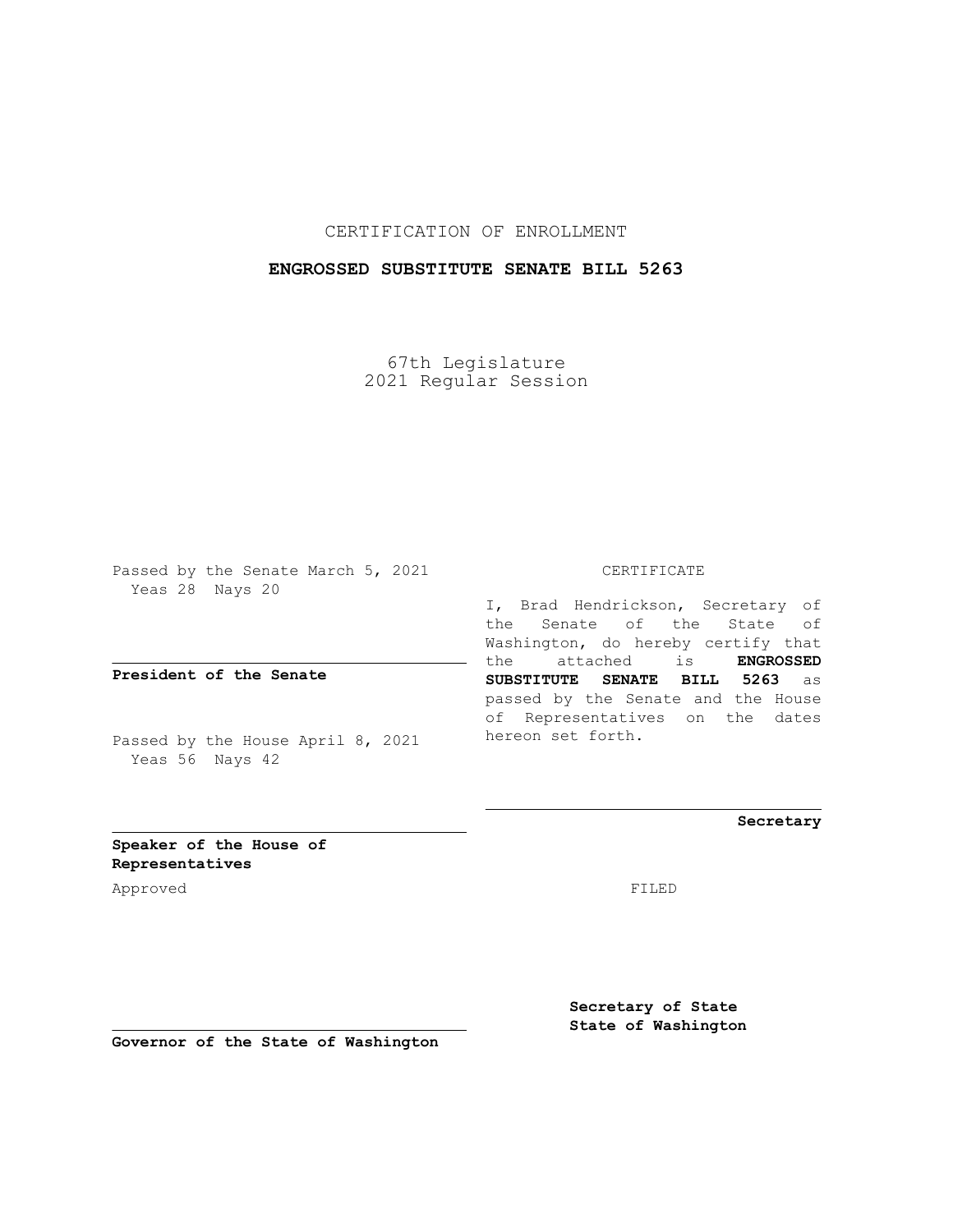## **ENGROSSED SUBSTITUTE SENATE BILL 5263**

Passed Legislature - 2021 Regular Session

**State of Washington 67th Legislature 2021 Regular Session**

**By** Senate Law & Justice (originally sponsored by Senators Frockt, Pedersen, Das, Hasegawa, Hunt, Kuderer, Liias, Saldaña, Wellman, and Wilson, C.)

READ FIRST TIME 02/05/21.

1 AN ACT Relating to defenses in personal injury and wrongful death 2 actions where the person injured or killed was committing a felony; 3 and amending RCW 4.24.420.

4 BE IT ENACTED BY THE LEGISLATURE OF THE STATE OF WASHINGTON:

5 **Sec. 1.** RCW 4.24.420 and 1987 c 212 s 901 are each amended to read as follows:6

7 ((It)) (1) Except in an action arising out of law enforcement activities resulting in personal injury or death, it is a complete defense to any action for damages for personal injury or wrongful death that the person injured or killed was engaged in the commission of a felony at the time of the occurrence causing the injury or death and the felony was a proximate cause of the injury or death. 13 ((However, nothing))

14 (2) In an action arising out of law enforcement activities 15 resulting in personal injury or death, it is a complete defense to 16 the action that the finder of fact has determined beyond a reasonable 17 doubt that the person injured or killed was engaged in the commission 18 of a felony at the time of the occurrence causing the injury or 19 death, the commission of which was a proximate cause of the injury or 20 death.